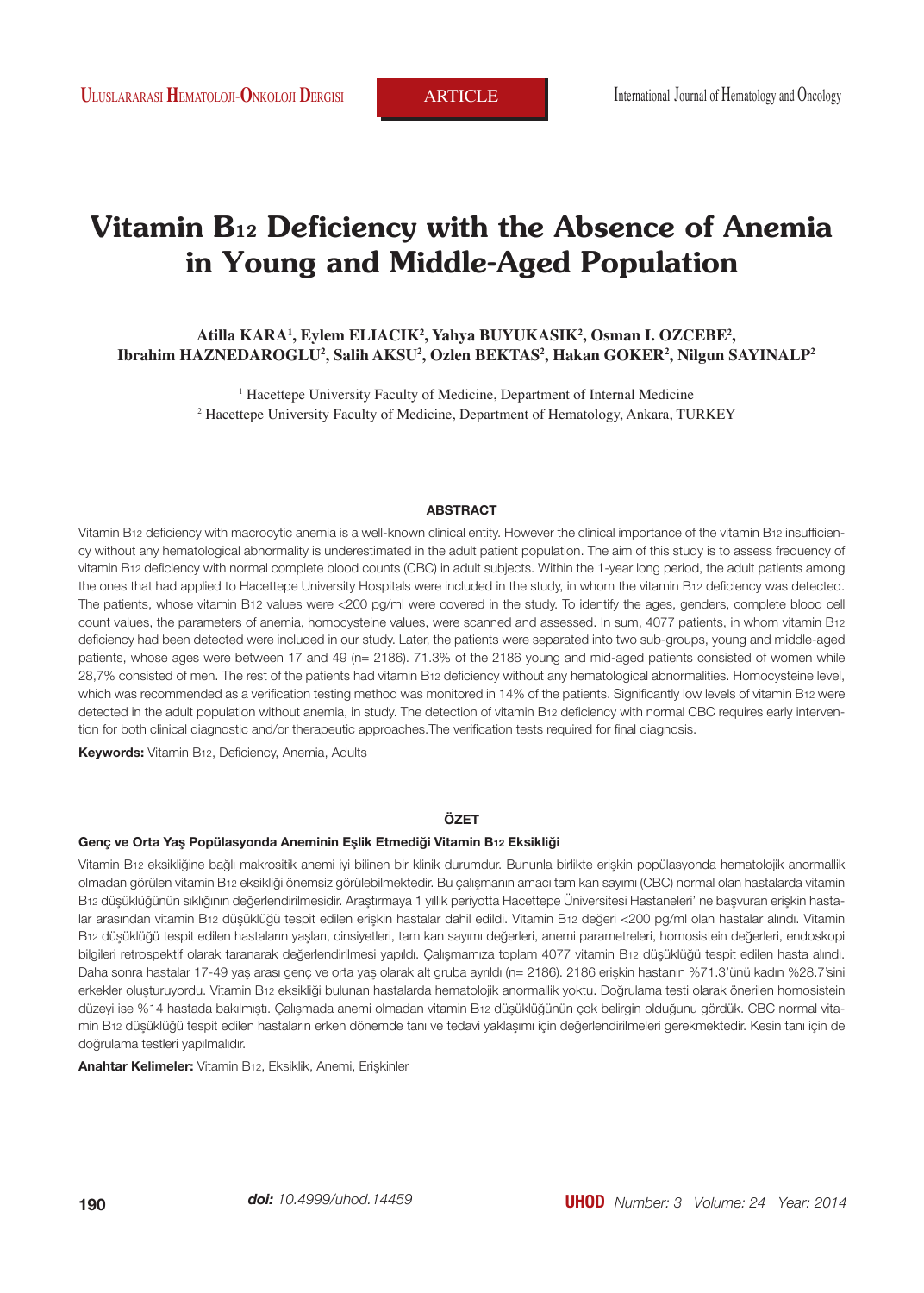# International Journal of Hematology and Oncology

# **INTRODUCTION**

Vitamin B12 is a water-soluble and essential vitamin which must be obtained from a dietary source.<sup>1</sup> Severe vitamin B12 deficiency causes megaloblastic anemia, neuropathy and myelopathy. Elderly population is at great risk for the development of vitamin B12 deficiency.2 Vitamin B12 measurement is usually assessed in patients with macrocytic anemia. But, it should be remembered that vitamin B12 deficiency may lead to systemic symptoms or especially progressive neurological problems before the development of anemia. More importantly these problems can be irreversible. Vitamin B12 deficiency with normal blood counts is usually under estimated in clinical practice, only routinely assessed in geriatric population. The frequency of this problem is not known in young and middleaged population. The aim of this study is to determine the frequency of vitamin B12 deficiency in young and middle-aged population and to detect the presence of anemia accompanying vitamin B12 deficiency by evaluating the other laboratory parameters in adult patients with low B12 levels. The tests required fo the confirmation of vitamin B12 deficiency and etiology in patients with low vitamin B12 levels are also evaluated. The vitamin B12 deficiency related complications can be prevented by increasing awareness and early diagnosis, confirmation of diagnosis, performing sufficient etiologic tests and determining appropriate treatment.3,4

# **PATIENTS AND METHODS**

The adult patients who applied to Hacettepe University Hospitals in 1-year period and who had low serum vitamin B12 levels were included in our study. Normal serum vitamin B12 value, which is internationally accepted and used in biochemistry laboratories in our hospital, is 200-790 pg/ml. The patients whose vitamin B12 levels are  $\langle 200 \text{ pg/ml} \rangle$  and who are older than 17 years are included in the study. Patients who were admitted to inpatient service were excluded because of the reasons such as the presence of multiple comorbidity and drug treatments which may affect the vitamin B12 levels. The patients whose complete blood count results were not obtained were also excluded from the study, although they had low serum vitamin B12 levels. Patients with low vitamin B12 levels were retrospectively evaluated by considering age and gender, and screening complete blood count values, serum iron, iron-binding capacity, ferritin, homocysteine values, presence of antiparietal antibody, celiac antibodies and endoscopic results.

Ethics committee approval was obtained prior to the study initiation.

Patients were divided into groups according to their ages. 17-29 year-old patients were grouped as young, 30-49 year-old as middle-aged and >65 as elderly. Severity of vitamin B12 deficiency was classified as severe (<100 pg/ml), moderate (100-149 pg/ml) and mild (150-200 pg/ml). 17-49 year-old patients were defined as young-to-middle-aged adult group.

Anemia-related parameters of adult patients were examined in detail. Hemoglobin levels of patients were measured to determine the presence of anemia. Male patients with hemoglobin level <13.6 g/dl and female patients with hemoglobin level <12 g/dl were defined as anemic. Moreover, the presence of iron deficiency anemia accompanying vitamin B12 deficiency was assessed. Patients with ferritin value <12 ng/ml or transferrin saturation <15% were included in iron deficient group.

The results of antiparietal antibody tests, homocysteine levels and celiac antibodies was recorded if screened in vitamin B12 deficient patients. Normal homocysteine level was defined as 0-12 mmol/L for patients older than 12 years. Endoscopic results, if present, of the adult patients were also examined.

#### **Statistical Analysis**

Statistical analysis of the data obtained in this study was performed by using Statistical Package for the Social Sciences (SPSS) 15.0 software program. Data was summed as mean±standard deviation and median. One-way analysis of variance was used to compare measurements from more than two groups while Mann-Whitney U Test was used to compare two groups. Interparameters relationship was evaluated by using Spearman's correlation coefficient. Chi-Square test was used when appropriate. P<0.05 value was accepted as statistically significant.

# **RESULTS**

In order to detect the patients with vitamin B12 deficiency, vitamin B12 values which were measured in adults patients in 1-year period were analyzed in collaboration with biochemistry department. It was found that 40.782 vitamin B12 measurements were performed in adult patients in 1-year period. It was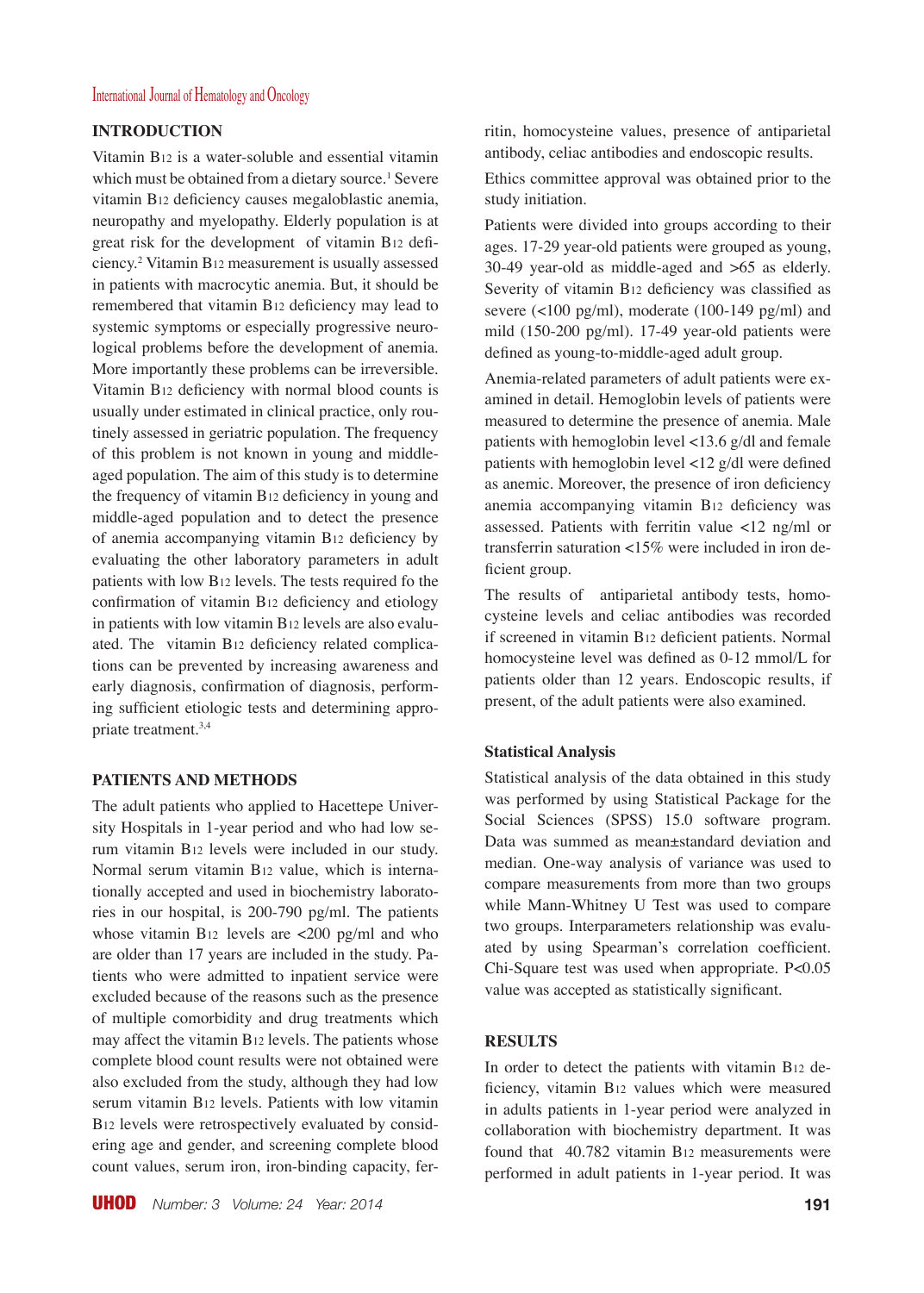

**Figure 1.** Classification of vitamin B<sub>12</sub> deficiency **Figure 2.** The severity of vitamin B<sub>12</sub> deficiency in adults

remarkable that vitamin B12 measurements were one and a half times more frequent than the measurements requested for the other anemia markers. As a result, 4077 patients were found to have vitamin B12 level lower than 200 pmol / L.

63.8% (n= 2600) were female and 36.2% (n= 1477) were male of 4077 patients, including all age groups. When severity of vitamin B12 deficiency was evaluated in all age groups, great majority was found to be in mild deficiency group (Figure 1).

Young and middle-aged patients group was consisted of 2186 patients. These patients similarly consisted of  $71.3\%$  (n= 1557) female and  $28.7\%$  (n= 629) male patients. When they were classified according to the severity of vitamin B12 deficiency, mild deficiency group was the majority as well (Figure 2).

Vitamin B12 deficiency levels according to the gender was also similar (Figure 3).

When rate of anemia was measured according to hemoglobin levels of adult patients,  $21.5\%$  (n= 465) of 2156 patients were found to have anemia. Moreover,  $16\%$  (n= 101) of male patients and  $23.3\%$  (n= 364) of female patients had anemia.



**Figure 3.** Severity of vitamin B12 deficiency according to gender



The patients with iron deficiency were detected by screening iron parameters of patients. It was found that iron parameters of 1039 patients (48%) were measured and 69% (n=715) of them had iron deficiency anemia (IDA) (Figure 4)

The patients, whose iron parameters were obtained, were analyzed according to the gender. While 8.8%  $(n= 63)$  of the patients with iron deficiency were male,  $91.2\%$  (n= 652) of them were female. The most common concomitant anemia was IDA.

When the rate of IDA was analyzed according to the age groups, it was found that 41% of patients with IDA were young patients and 59% of them were middle-aged patients. The difference was statistically significant ( $p$ < 0.005). We concluded that frequency of IDA increases with age.

Vitamin B12 deficient patients were analyzed according to gender considering their MCV values. The mean MCV value was found to be 87.7 fl for male and 87.0 fl for female patients. Although the difference between these values were statistically significant, they were not clinically significant.



**Figure 4.** Iron deficiency anemia accompanying vitamin B<sub>12</sub> deficiency (for the patients whose iron parameters were measured, n= 1039).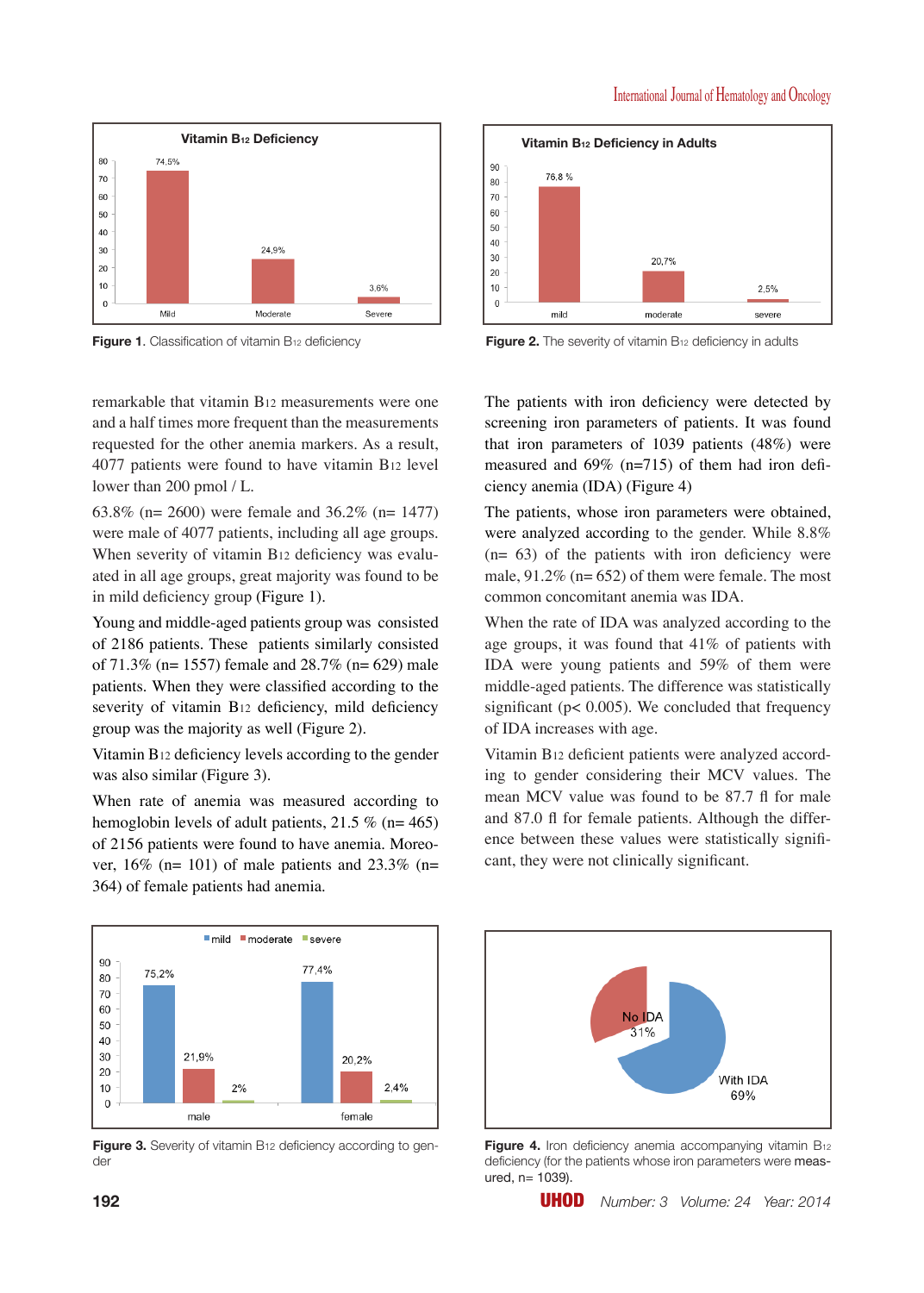# International Journal of Hematology and Oncology

According to the confirmation tests, it was found that homocysteine levels were measured in only 12% (n= 260) of 2186 patients. Frequency of homocysteine measurements were also lower such as the other markers. In 36% of 260 patients, whose homocysteine levels were measured, homocysteine level was found to be high.

Frequency of antiparietal antibody measurements to assess the presence of pernicious anemia was also analyzed. It was found that APA were measured in 8% (n= 183) of patients. 21% of these patients were APA positive.

It was obtained that  $8\%$  (n= 179) of 2186 patients underwent endoscopy. Moreover, 10.1% (n= 18) of 179 patients had atrophic gastritis.

As an etiologic test, celiac antibodies were measured in 7% (n= 154) of 2186 patients and only 0.7% (n= 14) of these patients were found to be positive.

#### **DISCUSSION**

In our study, it is shown that anemia is present only in 21.5% of the patients with low serum vitamin B12 levels. In rest of the patients complete blood counts were normal. The majority of vitamin B12 deficient patients was female in young-to-middle-aged patient group. IDA accompanying B12 deficiency was also frequently observed in female patients.

Normal range of serum vitamin B12 level is 200-790 pg/ml. It has a broad range of reference. Its normal value, however, is not precisely known. Serum vitamin B12 level used for diagnosis has a limited specificity and sensitivity below 400 pg/ml.<sup>5</sup> Therefore, the values in the range of 200-400 pg/ml cannot exclude the presence of vitamin B12 deficiency. Clinical signs of vitamin B12 deficiency may be observed even in the normal reference ranges.<sup>6</sup> For this reason, additional tests such as measurements of methylmalonic acid (MMA), holotranscobalamin (HoloTC) and homocysteine should be performed for the vitamin B12 levels below 400 pg/ml. In this study, we set the reference range of vitamin B12 that biochemistry laboratory of our hospital used. We accepted the serum vitamin B12 value <200 pg/ml as B12 deficiency. It was found that confirmation tests for vitamin B12 deficiency were not frequently performed as much as vitamin B12 tests. Homocysteine levels were measured only in 12% of patients.

Additional tests such as upper endoscopy, H. pylori, antiparietal antibody and celiac antibody measurement tests regarding etiology should be performed for the patients who had low levels of vitamin B12 or who were diagnosed with vitamin B12 deficiency. In our study, we found that only 8% of patients with low vitamin B12 levels underwent upper endoscopy. We also observed that celiac antibodies were measured in 8% of patients. We concluded that etiologic tests are also less frequently performed, which is a similar result as confirmation tests.

The world-wide prevalence of vitamin B12 deficiency is not certainly known. In addition, it is known that its incidence increases with age. In a study, it was shown that 15% of patients older than 65 years has vitamin B12 deficiency. It has been mentioned that the prevalence of B12 deficiency occurring in adults has an average of  $5{\text -}20\%$ .<sup>7,8</sup> In a surveillance study which was performed in United States between 1999-2002, vitamin B12 deficiency was found to be 3% in 20-39 years of age,  $4\%$  in 40-59 years of age and  $6\%$  in  $>70$ years of age when basal level of vitamin B12 was accepted as 148 pmol/L. When basal vitamin B12 value was accepted as 221 pmol/L, the prevalence of deficiency was 14-16% in 20-59 years of age and 20% in  $>60$  years of age.<sup>9,10</sup> There is no surveillance study regarding the prevalence of vitamin B12 deficiency in Turkey. The number of studies about vitamin B12 levels and related factors are limited. In a cross-sectional study which was performed in Ankara, the rate of vitamin B<sub>12</sub> levels <250 pg/mL, <200 pg/mL and<100 pg/mL were reported to be 67.4%, 46.8% and 6.5% (respectively) in patients underwent upper gastrointestinal endoscopy for dyspeptic complaints.11 In a study performed in one of the Turkey's city Afyonkarahisar with 1100 participants between 41-64 years of age, it was found that vitamin B12 average was 202.95 pmol/L and serum vitamin B12 level was below 140 pmol/L in 29.7% of the population.<sup>12</sup> Although our study is not a surveillance study, vitamin B12 levels were found to be low in 4077 of 40.000 patients whose vitamin B12 level was measured. Almost 10% of the patients had low vitamin B12 levels. The patients whose vitamin B12 levels were below reference value was 5-6% of young adults, which is consistent with the current literature. It is obvious that screening of those patients for vitamin B12 deficiency with this frequency would not be cost-efficient. However, particular risk groups were determined. B12 levels should be routinely measured every 2-3